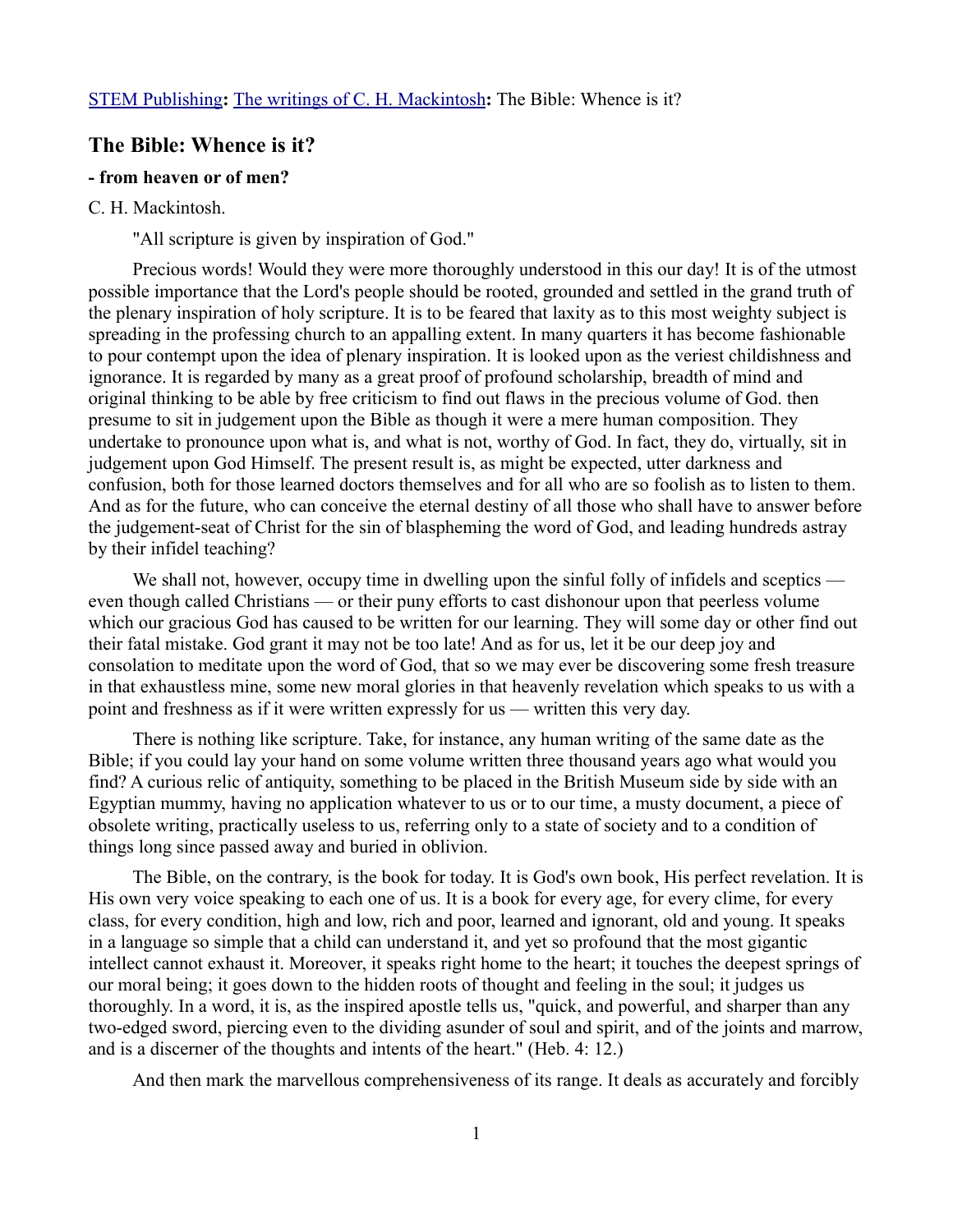with the habits and customs, the manners and maxims of the nineteenth century of the Christian era as with those of the very earliest ages of human existence. It displays a perfect acquaintance with man in every stage of his history. The London of to-day and the Tyre of three thousand years ago are mirrored with like precision and faithfulness on the sacred page. Human life in every stage of its development is portrayed by a master hand in that wonderful volume which our God has graciously penned for our learning.

What; a privilege to possess such a book! to have in our hands a divine revelation! to have access to a book, every line of which is given by inspiration of God! to have a divinely given history of the past, the present and the future! Who can estimate aright such a privilege as this?

But then this book judges man — judges his ways — judges his heart. It tells him the truth about himself. Hence man does not like God's book. An unconverted man would vastly prefer a newspaper or a sensational novel to the Bible. He would rather read the report of a trial in one of our criminal courts than a chapter in the New Testament.

Hence, too, the constant effort to pick holes in God's blessed book. Infidels, in every age and of every class, have laboured hard to find out flaws and contradictions in holy scripture. The determined enemies of the word of God are to be found, not only in the ranks of the vulgar, the coarse and the demoralised, but amongst the educated, the refined and the cultivated. Just as it was in the days of the apostles, "Certain lewd fellows of the baser sort," and "Devout and honourable women " — two classes so far removed from each other, socially and morally — found one point in which they could heartily agree, namely, the utter rejection of the word of God and of those who faithfully preached it. (Compare Acts 13: 50 with Acts 17: 5.) So we ever find that men who differ in almost everything else agree in their determined opposition to the Bible. Other books are let alone. Men care not to point out defects in Virgil, in Horace, in Homer or Herodotus; but the Bible they cannot endure, because it exposes them and tells them the truth about themselves and the world to which they belong.

And was it not exactly the same with the living Word — the Son of God, the Lord Jesus Christ, when He was here among men? Men hated Him because He told them the truth. His ministry, His words, His ways, His whole life was a standing testimony against the world; hence their bitter and. persistent opposition: other men were allowed to pass on; but He was watched and waylaid at every turn of His path. The great leaders and guides of the people "sought to entangle him in his talk," to find occasion against Him in order that they might deliver Him to the power and authority of the governor. Thus it was during His marvellous life; and at the close. when the blessed One was nailed to the cross between two malefactors, these latter were let alone; there were no insults heaped upon them; the chief priests and elders did not wag their heads at them. No; all the insults, all the mockery, all the coarse and heartless vulgarity — all was heaped upon the divine Occupant of the centre cross.

Now it is well we should thoroughly understand the real source of opposition to the word of God — whether it be the living Word or the written word. It will enable us to estimate it at its real worth. The devil hates the word of God — hates it with a perfect hatred, and hence he employs learned infidels to write books to prove that the Bible is not the word of God, that it cannot be, inasmuch as there are mistakes and discrepancies in it; and not only so, but in the Old Testament we find laws and institutions, habits and practices unworthy of a gracious and benevolent Being.

To all this style of argument we have one brief and pointed reply; of all these learned infidels we simply say, they know nothing whatever about the matter. They may be very learned, very clever, very deep and original thinkers, well made up in general literature, very competent to give an opinion on any subject within the domain of natural and moral philosophy, very able to discuss any scientific question.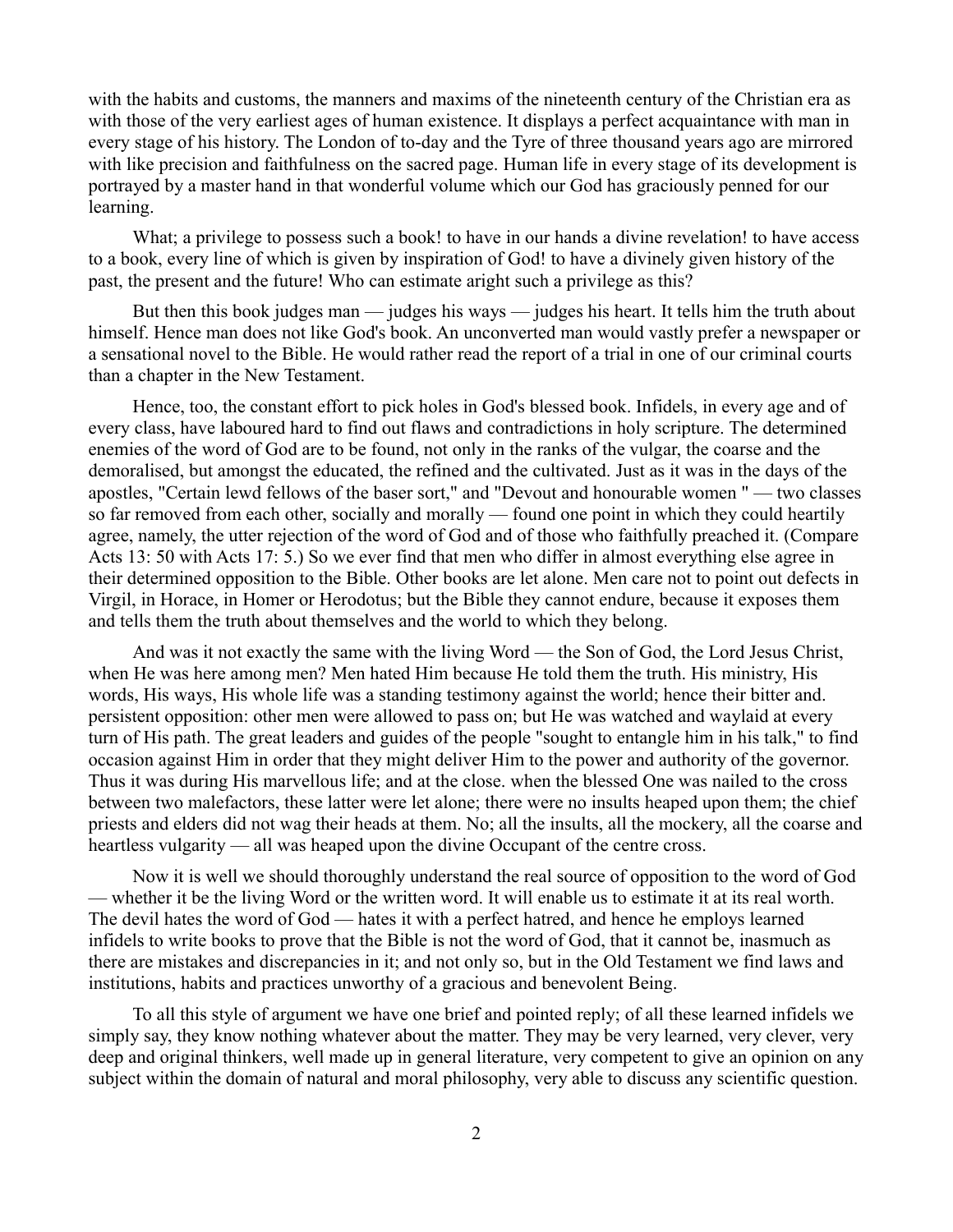Moreover, they may be very amiable in private life, estimable characters, kind, benevolent and philanthropic, beloved in private and respected in public. All this they may be, but being unconverted, and not having the Spirit of God, they are wholly unfit to form, much less to give, a judgement on the subject of holy scripture. If any one wholly ignorant of astronomy were to presume to sit in judgement on the principles of the Copernican system, these very men of whom we speak would, at once, pronounce him utterly incompetent to speak, and unworthy to be heard on such a subject. In short, no one has any right whatever to offer an opinion on a matter with which he is unacquainted. This is an admitted principle on all hands, and therefore its application in the case now before us cannot justly be called in question.

Now the inspired apostle tells us, in his first Epistle to the Corinthians, that, "The natural man receiveth not the things of the Spirit of God: for they are foolishness unto him: *neither can he know them,* because they are spiritually discerned." This is conclusive. He speaks of man in his natural state, be he ever so learned, ever so cultivated. He is not speaking of any special class of men; but simply of man in his unconverted state, man destitute of the Spirit of God. Some may imagine that the apostle refers to man in a state of barbarism, or savage ignorance. By no means; it is simply man in nature, be he a learned philosopher or an ignorant clown. He cannot know the things of the Spirit of God. How then can he form or give a judgement as to the word of God? How can he take it upon him to say what is, or what is not worthy of God to write? And if he is audacious enough to do so — as alas! he is who will be foolish enough to listen to him? His arguments are baseless; his theories worthless; his books only fit for the waste paper basket. And all this, be it observed, on the universally admitted principle above stated, that no one has any title to be heard on a subject of which he is wholly ignorant.

In this way we dispose of the whole tribe of infidel writers. Who would think of listening to a blind man on the subject of light and shade? And yet such a man has much more claim to be heard than an unconverted man on the subject of inspiration. Human learning, however extensive and varied, human wisdom, however profound cannot qualify a man to form a judgement upon the word of God. No doubt a scholar may examine and collate MSS. simply as a matter of criticism; he may be able to form a judgement as to the question of authority for any particular reading of a passage; but this is a different matter altogether from an infidel writer undertaking to pronounce judgement upon the revelation which God has, in His infinite goodness given to us. We maintain that no man can do this. It is only by the Spirit who Himself inspired the holy scriptures that those scriptures can be understood and appreciated. The word of God must be received upon its own authority. If man can judge it or reason upon it, it is not the word of God at all. Has God given us a revelation or has He not? If He has it must be absolutely perfect in every respect; and being such, it must be entirely beyond the range of human judgement. Man is no more competent to judge scripture than he is to judge God. The scriptures judge man, not man the scriptures.

This makes all the difference. Nothing can be more miserably contemptible than the books which infidels write against the Bible. Every page, every paragraph, every sentence only goes to illustrate the truth of the apostle's statement, that "The natural man receiveth not the things of the Spirit of God: .... *neither can he know them,* because they are spiritually discerned." Their gross ignorance of the subject with which they under take to deal is only equalled by their self-confidence. Of their irreverence we say nothing, for who would think of looking for reverence in the writings of infidels? We might perhaps look for a little modesty, were it not that we are fully aware of the bitter *animus* which lies at the root of all such writings, and renders them utterly unworthy of a moment's consideration.

Other books may have a dispassionate examination: but the precious book of God is approached with the foregone conclusion that it is not a divine revelation; because, forsooth, infidels tell us that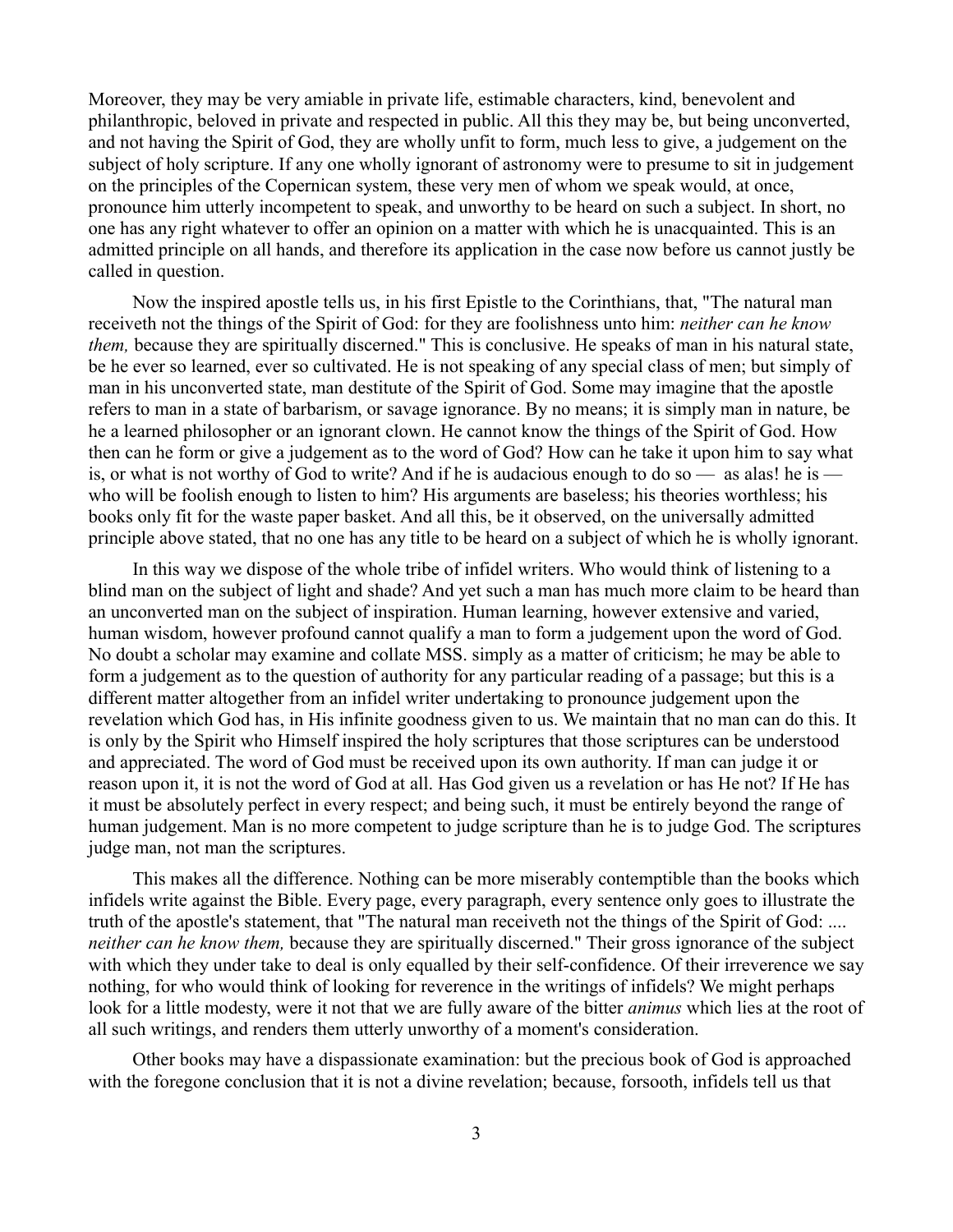God could not give us a written revelation of His mind.

How strange! Men can give us a revelation of their thoughts; and infidels have done so pretty plainly; but God cannot. What folly! What presumption! Why, we may lawfully inquire, could not God reveal His mind to His creatures? Why should it be thought a thing incredible? For no reason whatever, but because infidels would have it so. The wish is in this case assuredly father to the thought. The question raised by the old serpent in the garden of Eden nearly six thousand years ago has been passed on from age to age by all sorts of sceptics, rationalists and infidels, namely, "Hath God said?" We reply with intense delight, Yes, blessed be His holy name, He has spoken — spoken to us. He has revealed His mind; He has given us the holy scriptures. "*all scripture is given by inspiration. of God,* and is profitable for doctrine, for reproof, for correction, for instruction in righteousness: that the man of God may be perfect [*artios*], thoroughly furnished unto all good works." And again, "Whatsoever things were written aforetime were written for our learning, that we through patience and comfort of the scriptures might have hope." (2 Tim. 3: 16, 17; Rom. 15: 4.)

The Lord be praised for such words! They assure us that all scripture is given of God, and that all scripture is given to us. Precious link between the soul and God! What tongue can tell the value of such a link? God has spoken — spoken to us. His word is a rock against which all the waves of infidel thought dash themselves in contemptible impotency, leaving it in its own divine strength and eternal stability. Nothing can touch the word of God. Not all the powers of earth and hell, men and devils combined can ever move the word of God. There it stands in its own moral glory, spite of all the assaults of the enemy, from age to age. "For ever, 0 Lord, thy word is settled in heaven." "Thou hast magnified thy word above all thy name." What remains for us? Just this, "Thy word have I hid in mine heart, that I might not sin against thee." Here lies the deep secret of peace. The heart is linked to the throne, yea, to the very heart of God by means of His most precious word, and is thus put in possession of a peace which the world can neither give nor take away. What can all the theories, the reasonings and the arguments of infidels effect? Just nothing. They are esteemed as the dust of the summer threshing floor. To one who has really learnt through grace to confide in the word of God — to rest on the authority of holy scripture, all the infidel books that ever were written are utterly worthless, pointless, powerless; they display the ignorance and terrible presumption of the writers;

but as to the scripture, they leave it just where it ever has been and ever will be, "settled in heaven, as immovable as the throne of God.

[In referring to infidel writers, we should bear in mind that by far the most dangerous of such are those calling themselves Christians. In our young days, whenever we heard the word "infidel" we at once thought of a Tom Paine or a Voltaire; now, alas! we have to think of so-called bishops and doctors of the professing church. Tremendous fact!]

The assaults of infidels cannot touch the throne of God neither can they touch His word; and blessed be His name, neither can they touch the peace that flows through the heart that rests on that imperishable foundation. "Great peace have they that love thy law: and nothing shall offend them." "The word of our God shall stand for ever." "All flesh is as grass, and all the glory of man as the flower of grass. The grass withereth, and the flower thereof fadeth away: but the word of the Lord endureth for ever. And this is the word which by the gospel is preached unto you." (l Peter 1: 24, 25.)

Here we have the same precious golden link again. The word which has reached us in the form of glad tidings is the word of the Lord which endureth for ever: and hence our salvation and our peace are as stable as the word on which they are founded. If *all* flesh is as grass, and *all* the glory of man as the flower of grass, then what are the arguments of infidels worth? They are as worthless as withered grass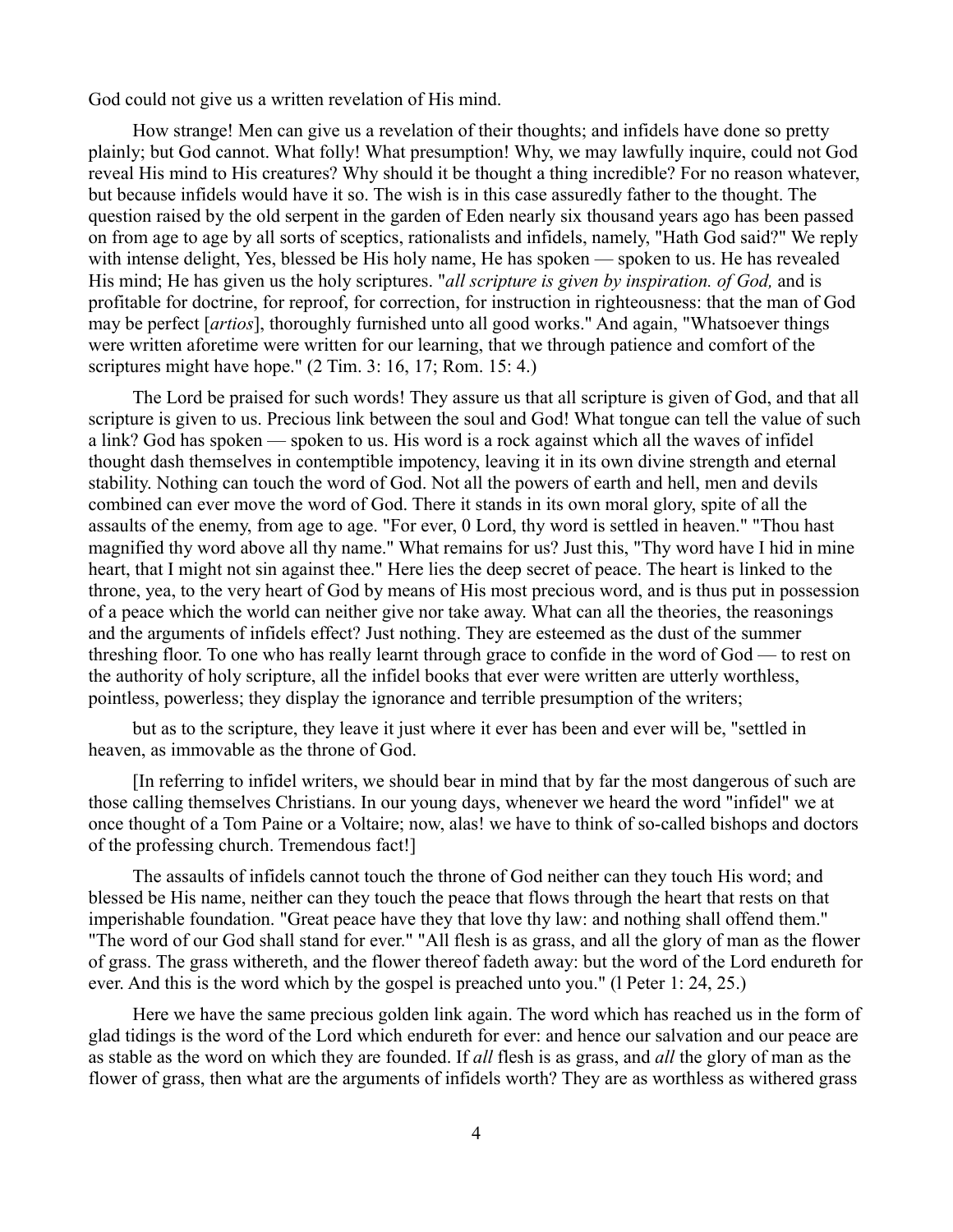or a faded flower; and the men who put them forth and those who are moved by them will find them to be so sooner or later. Oh! the sinful folly of arguing against the word of God — arguing against the only thing in all this world that can give rest and consolation to the poor, weary human heart — arguing against that which brings the glad tidings of salvation to poor lost sinners — brings them fresh from the heart of God!

But we may perhaps here be met by the question so often raised, and which has troubled many and led them to fly for refuge to what is called." The authority of the church." The question is this, "How are we to know that the book which we call the Bible is the word of God?" Our answer to this question is a very simple one, it is this, The One who has graciously given us the blessed book can give us also the certainty that the book is from Him. The same Spirit who inspired the various writers of the holy scriptures can make us know that those scriptures are the very voice of God speaking to us. It is only by the Spirit that any one can discern this. As we have already seen, "The natural man receiveth not the things of the Spirit of God .... neither can he know them, because they are spiritually discerned." If the Holy Spirit does not make us know and give us the certainty that the Bible is the word of God, no man or body of men can possibly do it: and, on the other hand, if He does give us the blessed certainty we do not need the testimony of man.

We freely admit that on this great question a shadow of uncertainty would be positive torture and misery. But who can give us certainty? God alone. If all the men upon earth were to agree in their testimony to the authority of holy scripture; if all the councils that ever sat, all the doctors that ever taught, all the fathers that ever wrote were in favour of the dogma of plenary inspiration; if the universal church, if every denomination in Christendom were to assent to the truth that the Bible is in very deed the word of God; in a word, if we had all the human authority that could possibly be had in reference to the integrity of the word of God, it would be utterly insufficient as a ground of certainty; and if our faith were founded on that authority it would be perfectly worthless. God alone can give us the certainty that He has spoken in His word; and blessed be His name, when He gives it all the arguments, all the cavillings, all the quibblings, all the questionings of infidels, ancient and modern, are as the foam on the water, the smoke from the chimney top, or the dust on the floor. The true believer rejects them as so much worthless rubbish and rests in holy tranquillity in that peerless revelation which our God has graciously given us.

It is of the very last possible importance for the reader to be thoroughly clear and settled as to this grave question if he would be raised above the influence of infidelity on the one hand and superstition on the other. Infidelity undertakes to tell us that God has not given us a book — revelation of His mind — could not give it. Superstition undertakes to tell us that even though God has given us a revelation yet we cannot be assured of it without man's authority nor understand it without man's interpretation. Now it is well to see that by both alike we are deprived of the precious boon of holy scripture. And this is precisely what the devil aims at. He wants to rob us of the word of God; and he can do this quite as effectually by the apparent self-distrust that humbly and reverently looks to wise and learned men for authority as by an audacious infidelity that boldly rejects all authority, human or divine.

Take a case. A father writes a letter to his son at Canton, a letter full of the affection and tenderness of a father's heart. He tells him of his plans and arrangements, tells him of everything that he thinks would interest the heart of a son — everything that the love of a father's heart could suggest. The son calls at the post-office in Canton to inquire if there is a letter from his father. He is told by one official that there is no letter, that his father had not written and could not write, could not communicate his mind by such a medium at all, that it is only folly to think of such a thing. Another official comes forward and says, "Yes, there is a letter here for you, but you cannot possibly understand it; it is quite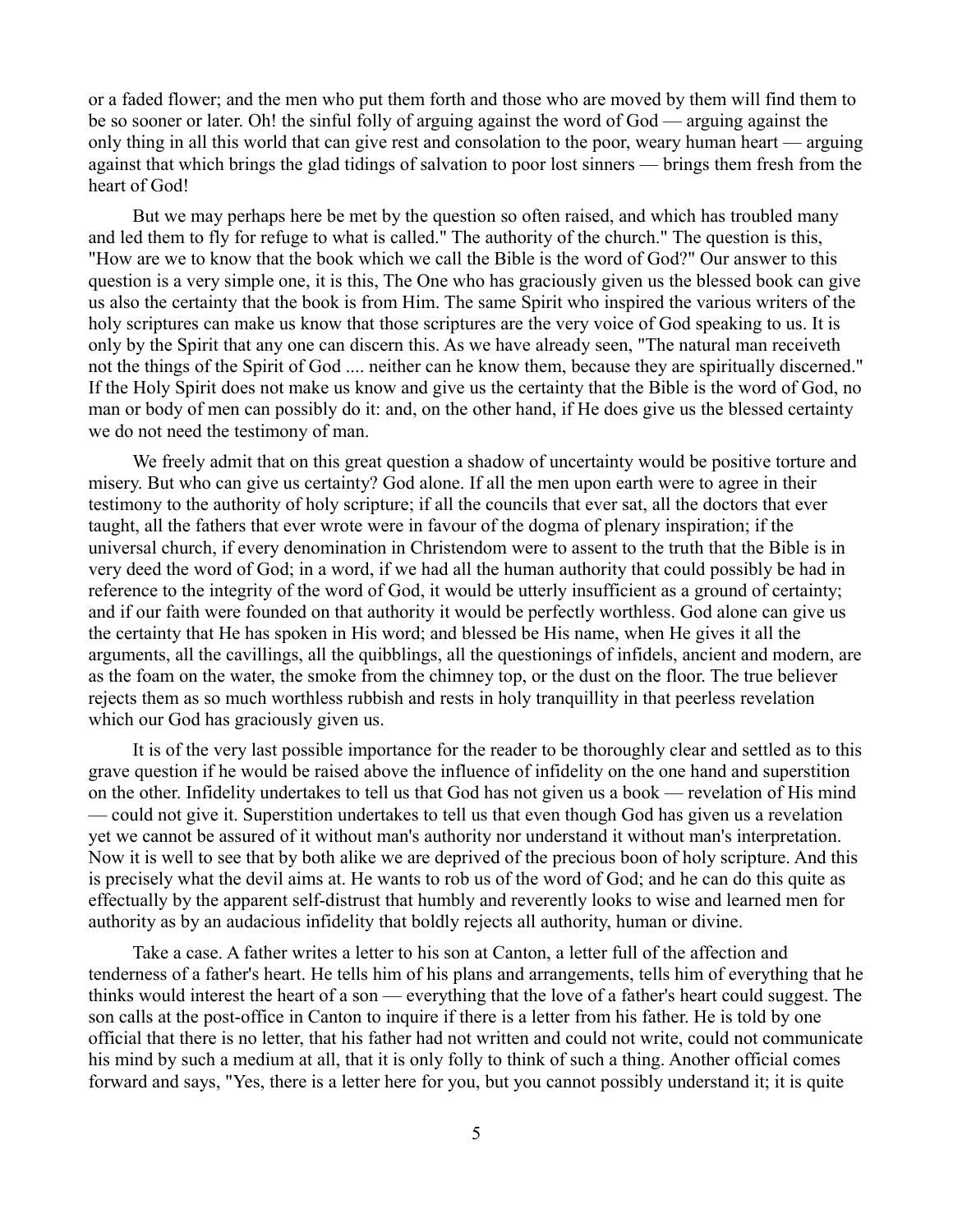useless to you, indeed it can only do you positive mischief inasmuch as you are quite unable to read it aright You must leave the letter in our hands, and we will explain to you such portions of it as we consider suitable for you." The former of these two officials represents infidelity; the latter, superstition. By both alike would the son be deprived of the longed-for letter — the precious communication from his father's heart. But what, we may inquire, would be his answer to these unworthy officials? A very brief and pointed one we may rest assured. He would say to the first, "I know my father can communicate his mind to me by letter, and that he has done so." He would say to the second, "I know my father can make me understand his mind far better than you can." He would say to both, and that too with bold and firm decision, "Give me up at once my father's letter; it is addressed to me, and no man has any right to withhold it from me."

Thus, too, should the simple-hearted Christian meet the *insolence* of infidelity and the *ignorance* of superstition — the two special agencies of the devil, in this our day, in setting aside the precious word of God. "My Father has communicated His mind, and He can make me understand the communication." "All scripture is given by *inspiration of God."* And "whatsoever things were written aforetime were written *for our learning."* Magnificent answer to every enemy of God's precious and peerless revelation, be he rationalist or ritualist!

We feel it to be our sacred duty, as most surely it is our high privilege, to press upon all to whom we have access the immense importance, yea, the absolute necessity of the most uncompromising decision on this point. We must faithfully maintain at all cost the divine authority, and therefore the absolute supremacy and all-sufficiency of the word of God at all times, in all places, for all purposes. We must hold to it that the scriptures having been given of God are complete in the very highest and fullest sense of the word; that they do not need any human authority to accredit them or any human voice to make them available; they speak for themselves and carry their credentials with them. All we have to do is to believe and obey, not to reason or discuss. God has spoken: it is ours to hearken and yield an unreserved and reverent obedience.

Never was there a moment in the history of the church of God in which it was more needful to urge home on the human conscience the necessity of implicit obedience to the word of God. It is, alas! but little felt. Professing Christians for the most part seem to consider that they have a right to think for themselves, to follow their own reason, their own judgement, or their own conscience. They do not believe that the Bible is a divine and universal guide-book They think there are very many things in which we are left to choose for ourselves. Hence the almost numberless sects, parties, creeds and schools of thought. If human opinion be allowed at all, then as a matter of Course one man has as good a right to think as another; and thus it has come to pass that the professing church has become a proverb and a byword for division.

And what is the sovereign remedy for this widespread disease? Here it is, *absolute and complete subjection to the authority of holy scripture.* It is not men going to scripture to get *their* opinions and their views confirmed, but going to scripture to get the mind of God as to everything, and bowing down their whole moral being to divine authority. This is the one pressing need of the day in which our lot is cast — reverent subjection, in all things, to the supreme authority of the word of God. No doubt there will be a variety in our measure of intelligence, in our apprehension and appreciation of scripture; but what we specially urge upon all Christians is that condition of soul, that attitude of heart expressed in those precious words of the psalmist, "Thy word have I hid in mine heart, that I might not sin against thee." This, we may rest assured, is grateful to the heart of God. "To this man will I look, even to him that is poor and of a contrite spirit, and trembleth at my word."